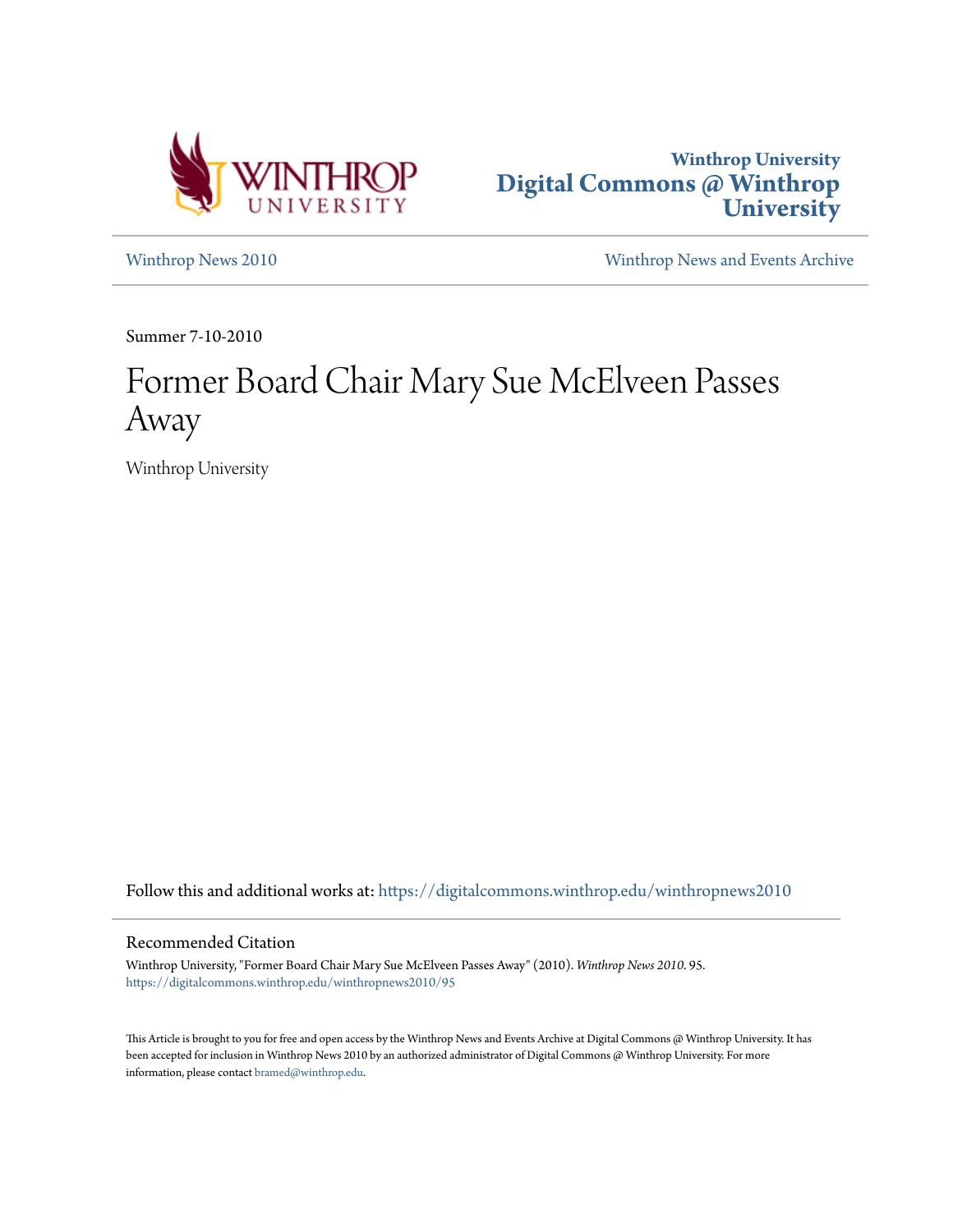All News Archives RSS News Feeds

Winthrop in the News

## 07/10/2010 **Former Board Chair Mary Sue McElveen Passes Away**

### **Quick Facts**

McElveen was the first woman and first Winthrop graduate to have served as chairperson. She was elected chair in 1985.

A lifelong Presbyterian and 1943 graduate of Winthrop University, she remained devoted to both throughout her life.

Former Board of Trustees member and chair **Mary Sue Britton McElveen** passed away on Friday, July 9. She was the first Winthrop alumna and the first woman to chair the **Winthrop Board of Trustees**. Her obitutary is below:

COLUMBIA, S.C. - **Mary Sue Britton McElveen** was born April 30, 1922 in Kingstree, S.C., to the late Harry and Susie Kortjohn Britton. She passed away July 9, 2010.

<sup>Mary Sue McElveen</sup> A lifelong Presbyterian and 1943 graduate of Winthrop University, she remained devoted to both throughout her life. **McElveen** was active in the Presbyterian

Church (U.S.A) at local, district, and national levels, receiving a lifetime membership to Presbyterian Women (U.S.A.) in 2008, and in 1991 was a Commissioner from Charleston-Atlantic Presbytery to the National General Assembly. She was instrumental in establishing the Belle Isle and Santee Presbyterian churches and served as an Elder. A former member of Lake City Presbyterian Church, she was a current member of Seven Oaks.

**McElveen** served as permanent president of the Winthrop Class of 1943 and during her senior year, organized and played drums in an all-woman dance band, "The Swanks."

After serving on the Board of Trustees for 20 years beginning in 1970, she retired as chairperson. She was the first woman and first Winthrop graduate to have served as chairperson. **McElveen** also was president of the Alumni Association for two years and receive the Mary Mildred Sullivan Award and an Honorary Doctor of Humane Letters. One of her most cherished honors was the establishment of an endowed scholarship in her name at Winthrop, because it provided the opportunity for a less fortunate, but deserving student to receive a quality education in the teaching profession.

Following graduation, **McElveen** worked as a cryptographer with U. S. Military Intelligence in Washington, D.C., and later as a stewardess with American Airlines, both very new and rare occupations available to women during the 1940's. Former Governor Robert McNair appointed her to the Legislative Committee to study co-education at Winthrop; former Governor John West appointed her to the Legislative Committee to study automobile liability insurance; and former Governor Carroll Campbell awarded her the Order of the Palmetto.

**McElveen** was a member of the Lake City, S.C. Advisory Board of Republic National Bank and Citizens and Southern (C&S) National Bank and became the first woman to serve as chairperson. She was listed in Who's Who of American Women.

**McElveen** enjoyed fishing, birding, travel, learning, and University of South Carolina and Winthrop sports. She pioneered equality for women in that many of her accomplishments and membership on boards and committees were traditionally exclusively male roles at the time. **McElveen** was a "gentlewoman" who found a way to fit into a gentleman's world while focusing on accomplishing the group's goal, not on her. She was active in charitable organizations and inspired many to contribute to improving the lives of others and their communities.